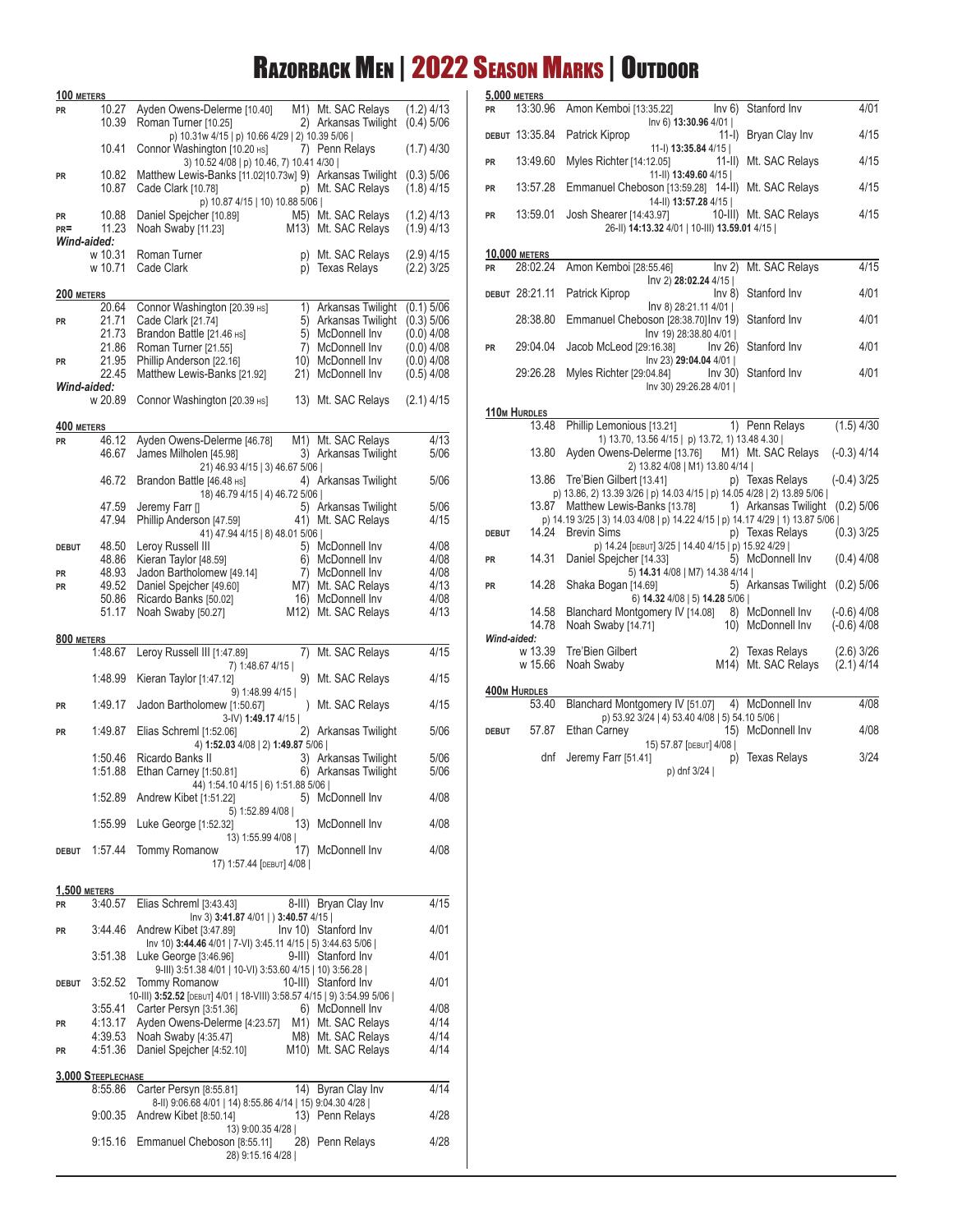| 4x100 RELAY<br>39.51<br>39.76<br>39.80                             | Turner<br>Turner<br>Turner                                                                        | Washington<br>Washington<br>Washington                                                                                                                        |                      | Lemonious<br>Gilbert<br>Lemonious                                                              |                                    | Benson II<br>Lemonious<br>Benson II                                                                                 | p)<br>p)<br>7)        | <b>Texas Relays</b><br>Penn Relays<br><b>Texas Relays</b>                                                                                                                                     | 3/25<br>4/29<br>3/26                 |
|--------------------------------------------------------------------|---------------------------------------------------------------------------------------------------|---------------------------------------------------------------------------------------------------------------------------------------------------------------|----------------------|------------------------------------------------------------------------------------------------|------------------------------------|---------------------------------------------------------------------------------------------------------------------|-----------------------|-----------------------------------------------------------------------------------------------------------------------------------------------------------------------------------------------|--------------------------------------|
| 39.84<br>39.90<br>39.90<br>40.14                                   | Turner<br>Turner<br>Owens-Delerme<br>Turner                                                       | Washington<br>Washington<br>Washington<br>Lemonious                                                                                                           |                      | Lemonious<br>Gilbert<br>Turner<br>Washington                                                   |                                    | Gilbert<br>Lemonious<br>Lemonious<br>Gilbert                                                                        | p)<br>'3)<br>1)<br>4) | Mt. SAC Relays<br>Penn Relays<br>Arkansas Twilight<br>Mt. SAC Relays                                                                                                                          | 4/15<br>4/30<br>5/06<br>4/16         |
| 4x400 RELAY<br>3:08.56<br>3:08.72<br>3:09.79<br>3:10.89<br>3:11.26 | Washington<br>Milholen<br>Benson II [48.1]<br>Farr<br>Carney                                      | Milholen<br>Benson II<br>Milholen [46.6]<br>Milholen<br>Bartholomew                                                                                           |                      | Battle [46.83]<br>Washington [47.95]<br>Anderson [47.48]<br>Battle [46.61]<br>Anderson [46.37] |                                    | Anderson [47.43]<br>Battle [47.09]<br>Carney [47.58]<br>Russell III [48.39]<br>Taylor [48.00]                       | 8)<br>2)<br>1)<br>2)  | Mt. SAC Relays<br><b>Texas Relays</b><br>McDonnell Inv<br>Arkansas Twilight<br>Arkansas Twilight                                                                                              | 4/16<br>3/26<br>4/08<br>5/06<br>5/06 |
| 4x800 RELAY<br>7:26.53<br>7:26.84                                  | Bartholomew [1:53.00]<br>Taylor [1:50.94]                                                         | Russell [1:49.79]<br>Bartholomew [1:51.80]                                                                                                                    |                      | Taylor [1:50.30]<br>Banks II [1:51.36]                                                         |                                    | Banks II [1:53.44]<br>Russell III [1:52.74]                                                                         | 7)<br>3)              | Penn Relays<br><b>Texas Relays</b>                                                                                                                                                            | 4/30<br>3/26                         |
| <b>SPRINT MEDLEY RELAY</b><br>3:22.36                              | Washington                                                                                        | <b>Battle</b>                                                                                                                                                 |                      | Milholen                                                                                       |                                    | Carney [1:55.52]                                                                                                    |                       | 8) Texas Relays                                                                                                                                                                               | 3/25                                 |
| <b>DISTANCE MEDLEY RELAY</b><br>9:33.66                            | Schreml [2:56.67]                                                                                 | Battle [45.68]                                                                                                                                                |                      | Taylor [1:49.19]                                                                               |                                    | Kemboi [4:12.12]                                                                                                    |                       | 8) Penn Relays                                                                                                                                                                                | 4/29                                 |
| <b>HIGH JUMP</b>                                                   |                                                                                                   |                                                                                                                                                               |                      | <b>Discus</b>                                                                                  |                                    |                                                                                                                     |                       |                                                                                                                                                                                               |                                      |
| $2.11$ 6-11                                                        | 2) 6-8.75 4/08   9) 6-8.25 4/30   1) 6-11 5/06                                                    | Christian Matamoros [7-0 1/2 2.15] 1) Arkansas Twilight                                                                                                       | 5/06                 |                                                                                                | 46.80 153-6                        | Noah Swaby [165-11   50.57]<br>16) 143-6 4/08   M1) 153-6 4/14                                                      |                       | M1) Mt. SAC Relays                                                                                                                                                                            | 4/14                                 |
| $2.04$ 6-8 $\frac{1}{4}$                                           | Tomas Ferrari [7-0 1/2   2.15]<br>$=$ 10) 6-8.25 4/30   2) 6-7 5/06                               | =10) Penn Relays                                                                                                                                              | 4/30                 |                                                                                                | 43.48 142-8                        | 17) 141-0 4/08   M2) 142-8 4/14                                                                                     |                       | Daniel Speicher [145-6   44.35] M2) Mt. SAC Relays                                                                                                                                            | 4/14                                 |
| $1.92$ 6-3 $\frac{1}{2}$<br>$2.01$ 6-7                             | Ayden Owens [6-8 1/4   2.04]<br>Adam Clark [6-8   2.03]<br>9) 6-2.75 4/08   3) 6-7 5/06           | M8) Mt. SAC Relays<br>3) Arkansas Twilight                                                                                                                    | 4/13<br>5/06         | PR 44.45 145-10                                                                                |                                    | Ayden Owens [141-6   43.14] 15) McDonnell Inv<br>15) 145-10 4/08   M4) 141-1 4/14                                   |                       |                                                                                                                                                                                               | 4/08                                 |
| $1.89$ 6-2 $\frac{1}{4}$<br>$1.77$ 5-9 $\frac{3}{4}$               | Daniel Spejcher [6-4   1.93]<br>Noah Swaby [6-6   1.98]                                           | M10) Mt. SAC Relays<br>M13) Mt. SAC Relays                                                                                                                    | 4/13<br>4/13         | <b>HAMMER</b>                                                                                  | 63.73 209-1                        | Ruben Banks [219-4   66.85]<br>14) 184-1 4/07   23) 193-4 4/15   6) 209-1 4/28   6) 196-6 5/06                      |                       | 6) Penn Relays                                                                                                                                                                                | 4/28                                 |
| POLE VAULT                                                         |                                                                                                   |                                                                                                                                                               |                      | PR 61.59 202-0                                                                                 |                                    | Ben Ryer [187-7   57.19]                                                                                            |                       | 5) Arkansas Twilight                                                                                                                                                                          | 5/06                                 |
| 5.15 16-10 3/4                                                     | Etamar Bhastekar<br>=4) 16-9.5 4/30   2) 16-10.75 5/06                                            | 2) Arkansas Twilight                                                                                                                                          | 5/06                 |                                                                                                |                                    | 7) 199-1 4/07   4) 195-6 4/28   5) 202-0 5/06                                                                       |                       |                                                                                                                                                                                               |                                      |
| 4.85 15-11                                                         | Rhett Nelson [16-8 3/4   5.09]<br>=5) 15-11 4/08   nh) 4/30   nh 5/06                             | =5) McDonnell Inv                                                                                                                                             | 4/08                 | <b>JAVELIN</b><br><b>PR</b>                                                                    | 61.51 201-9                        | Noah Swaby [194-11   59.41]                                                                                         |                       | M2) Mt. SAC Relays                                                                                                                                                                            | 4/14                                 |
| 4.90 16-0 $\frac{3}{4}$<br>$PR =$                                  | $=M1$ ) 16-0.75 4/14                                                                              | Daniel Spejcher [16-0 3/4   4.90] M1) Mt. SAC Relays                                                                                                          | 4/14                 | PR 55.23 181-2                                                                                 | 53.97 177-1                        | Daniel Spejcher [177-0   53.94] M5) Mt. SAC Relays<br>Jalon Simpson [232-11   70.99] 13) Texas Relays               |                       |                                                                                                                                                                                               | 4/14<br>3/25                         |
| 4.70 15-5                                                          | M3) 15-5 [=OUT PR] 4/14                                                                           | Ayden Owens [15-11 1/4   4.86i] M3) Mt. SAC Relays                                                                                                            | 4/14                 | <b>DECATHLON</b>                                                                               | 53.50 175-6                        | Ayden Owens [182-9   55.71]                                                                                         |                       | M9) Mt. SAC Relays                                                                                                                                                                            | 4/14                                 |
| 4.30 14-1 1/4                                                      | M12) 14-1.25 4/14                                                                                 | Noah Swaby [15-0.25   4.58] M12) Mt. SAC Relays                                                                                                               | 4/14                 |                                                                                                |                                    | (cR) 8,528 Ayden Owens-Delerme [8,238]<br>13.80   141-1 (43.00)   15-5 (4.70)   175-6 (53.50)   4:13.17 [4045] 4/14 |                       | 1) Mt. SAC Relavs<br>[8528 - 1] 10.27   24-7.75 (7.51)   48-10.25 (14.89)   6-3.5 (1.92)   46.12 [4483-1]                                                                                     | 4/14                                 |
| LONG JUMP                                                          |                                                                                                   |                                                                                                                                                               |                      |                                                                                                |                                    |                                                                                                                     |                       |                                                                                                                                                                                               |                                      |
| 7.60 24-11 1/4<br>7.51 24-7 3/4<br>7.48 24-6                       | John Baker [25-2 3/4   7.69]<br>7) 24-11.25 4/15   3) 23-9.5 4/30<br>Ryan Brown [26-4 1/2   8.04] | 7) Mt. SAC Relays (2.0) 4/16<br>Ayden Owens [24-8 1/2   7.53] M1) Mt. SAC Relays (1.7) 4/13<br>4) Arkansas Twilight (1.0) 5/06                                |                      |                                                                                                |                                    | <b>PR</b> 7,881 Daniel Spejcher [7,707]                                                                             |                       | 4) Mt. SAC Relays<br>$[7881 - 4]$ 10.88   23-3.75 (7.09)   49-7.75 (15.13)   6-2.25 (1.89)   49.52 [4063-1]  <br>14.38   142-8 (43.48)   16-0.75 (4.90)   181-2 (55.23)   4:51.36 [3679] 4/25 | 4/14                                 |
| 7.09 23-3 1/4<br>PR                                                |                                                                                                   | Daniel Spejcher [23-0 1/2   7.02] M4) Mt. SAC Relays (0.0) 4/13                                                                                               |                      |                                                                                                | 7,317 Noah Swaby [7,517]           |                                                                                                                     |                       | 10) Mt. SAC Relays                                                                                                                                                                            | 4/14                                 |
| Wind-aided:<br>w 6.22 20-5                                         | Noah Swaby [22-10   6.96]                                                                         | M14) Mt. SAC Relays (2.5) 4/13                                                                                                                                |                      |                                                                                                |                                    |                                                                                                                     |                       | [7317 - 10] 11.23   20-5 (6.22)   49-1 (14.96)   5-9.75 (1.77)   51.17 [3595-14]  <br>15.66   153-6 (46.80)   14-1.25 (4.30)   201-9 (61.51)   4:39.53 [3680] 4/25                            |                                      |
| SHOT PUT                                                           |                                                                                                   |                                                                                                                                                               |                      |                                                                                                |                                    |                                                                                                                     |                       |                                                                                                                                                                                               |                                      |
| 15.13 49-7 3/4<br>14.96 49-1<br>14.89 48-10 1/4                    |                                                                                                   | Daniel Spejcher [50-1 34  15.28] M1) Mt. SAC Relays<br>Noah Swaby [51-2 1/4   15.60] M2) Mt. SAC Relays<br>Ayden Owens [48-11 3/4   14.93] M3) Mt. SAC Relays | 4/13<br>4/13<br>4/13 |                                                                                                |                                    |                                                                                                                     |                       |                                                                                                                                                                                               |                                      |
|                                                                    |                                                                                                   |                                                                                                                                                               |                      |                                                                                                |                                    |                                                                                                                     |                       |                                                                                                                                                                                               |                                      |
|                                                                    | <b>MEET INDEX:</b>                                                                                | MAR. 23-26 TEXAS RELAYS   AUSTIN                                                                                                                              |                      | May 12-14                                                                                      | MAY 26-28 NCAA WEST   FAYETTEVILLE | <b>SEC CHAMPIONSHIPS   OXFORD</b>                                                                                   |                       |                                                                                                                                                                                               |                                      |

| <b>MEET INDEX:</b> |                                                     |                  | MAY 12-14 SEC CHAMPIONSHIPS   UXFORD                       |
|--------------------|-----------------------------------------------------|------------------|------------------------------------------------------------|
|                    | MAR. 23-26 TEXAS RELAYS   AUSTIN                    |                  | MAY 26-28 NCAA WEST   FAYETTEVILLE                         |
|                    | APRIL 1-2 STANFORD INVITATIONAL STANFORD            | <b>JUNE 8-11</b> | NCAA CHAMPIONSHIPS   EUGENE                                |
|                    | APRIL 7-8 JOHN MCDONNELL INV   FAYETTEVILLE         |                  | JUNE 23-26 USATF CHAMPIONSHIPS   EUGENE                    |
|                    | APRIL 13-15 BRYAN CLAY INVITATIONAL   AZUSA PACIFIC |                  | JULY 15-24 WORLD CHAMPIONSHIPS   EUGENE                    |
|                    | April 13-16 Mt. SAC Relays   Walnut                 |                  |                                                            |
|                    | APRIL 28-30 PENN RELAYS   PHILADELPHIA              |                  | <b>LEGEND:</b> $PR = PERSONAL BEST$   $SR = SCHOOL RECORD$ |
|                    | MAY 6 ARKANSAS TWILIGHT                             |                  | $NR = NATIONAL RECORD   WL = WORLD LEADER  $               |
|                    |                                                     |                  | CL = COLLEGIATE LEADER   BOLD MARKS = CAREER BEST          |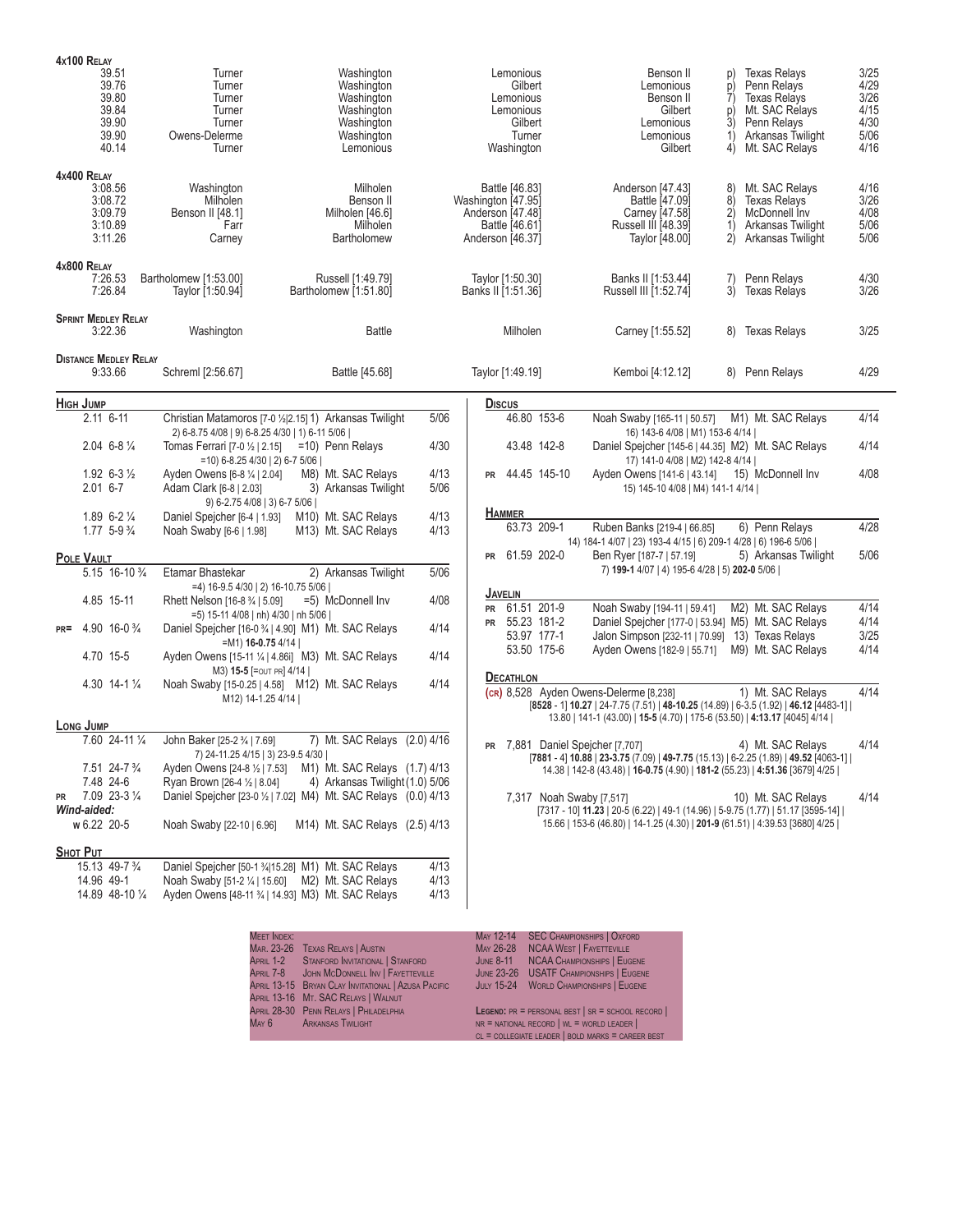## Arkansas Outdoor | Top 10 Marks **LONG HIMP**

|                                       | <b>100 METERS</b>               |                                    |              |                   | 110m HURDLES       |                     |                                                                |              |
|---------------------------------------|---------------------------------|------------------------------------|--------------|-------------------|--------------------|---------------------|----------------------------------------------------------------|--------------|
| 1                                     | 10.04                           | Jarrion Lawson                     | 2015         | 1                 |                    | 12.97               | Omar McLeod                                                    | 2015         |
| $\overline{c}$                        | 10.07                           | Kenzo Cotton                       | 2016         | $\overline{2}$    |                    | 13.21               | <b>Phillip Lemonious</b>                                       | 2021         |
| 3                                     | 10.08                           | J-Mee Samuels                      | 2008         | 3                 |                    | 13.41               | <b>Kevin White</b>                                             | 1997         |
| $\overline{4}$                        | 10.11                           | Vincent Henderson                  | 1993         |                   |                    | 13.41               | <b>Tre'Bien Gilbert</b>                                        | 2021         |
| 5                                     | 10.19                           | Marek Niit                         | 2012         | 5                 |                    | 13.50               | Michael Thomas                                                 | 2003         |
|                                       | 10.19                           | Marqueze Washington                | 2016         | 6                 |                    | 13.57               | John Register                                                  | 1987         |
| 7                                     | 10.20                           | Derrick Thompson                   | 1994         | 7                 |                    | 13.58               | <b>Chris Phillips</b>                                          | 1993         |
| 8                                     | 10.21                           | Wallace Spearmon, Jr.              | 2005         | 8                 |                    | 13.62               | Carl Elliott, III                                              | 2021         |
| 9                                     | 10.22                           | Kristoffer Hari                    | 2021         | 9                 |                    | 13.66               | Eddie Jackson                                                  | 2002         |
| 10                                    | 10.23                           | Wallace Spearmon, Sr.              | 1985         | 10                |                    | 13.69               | Harry Jones                                                    | 1996         |
|                                       |                                 |                                    |              |                   |                    |                     |                                                                |              |
| 1                                     | 200 METERS<br>19.89             | Wallace Spearmon, Jr.              | 2005         | 400m HURDLES<br>1 |                    | 48.49               | Kemar Mowatt                                                   | 2017         |
| $\sqrt{2}$                            | 20.17                           | Jarrion Lawson                     | 2016         | 2                 |                    | 49.08               | Sam Glover                                                     | 2000         |
| 3                                     | 20.20                           | Jimmy French                       | 1991         | 3                 |                    | 49.75               | <b>Travean Caldwell</b>                                        | 2019         |
| $\overline{4}$                        | 20.31                           | Derrick Thompson                   | 1995         | 4                 |                    | 49.92               | Nick Hilson                                                    | 2019         |
| 5                                     | 20.32                           | J-Mee Samuels                      | 2008         | $\sqrt{5}$        |                    | 50.14               | Caleb Cross                                                    | 2013         |
| $\boldsymbol{6}$                      | 20.35                           | Kenzo Cotton                       | 2016         | 6                 |                    | 50.28               | <b>Fred Cleary</b>                                             | 1985         |
| $\overline{7}$                        | 20.36                           | Wallace Spearmon, Sr.              | 1984         | $\overline{7}$    |                    | 50.31               | D'Marcus Brown                                                 | 1998         |
| 8                                     | 20.43                           | Omar Brown                         | 2005         | 8                 |                    | 50.34               | Maurice Bridges                                                | 2004         |
|                                       | 20.43                           | Marek Niit                         | 2011         | 9                 |                    | 50.38               | <b>Charley Moss</b>                                            | 1986         |
| 10                                    | 20.45                           | Akheem Gauntlett                   | 2012         | 10                | 50.83              |                     | <b>Chris Phillips</b>                                          | 1991         |
|                                       |                                 |                                    |              |                   |                    |                     |                                                                |              |
|                                       | <b>400 METERS</b>               |                                    |              |                   |                    | 3,000m STEEPLECHASE |                                                                |              |
| 1                                     | 44.48                           | Roddie Haley                       | 1986         | 1                 | 8:22.34            |                     | Daniel Lincoln                                                 | 2002         |
| $\sqrt{2}$                            | 44.93<br>44.94                  | <b>Terry Gatson</b>                | 2005         | $\sqrt{2}$        | 8:23.93            |                     | Stanley Kebenei                                                | 2015         |
| $\frac{3}{4}$                         | 45.04                           | Obi Igbokwe<br><b>Calvin Davis</b> | 2018<br>1993 | 3<br>4            | 8:25.49<br>8:29.13 |                     | Godfrey Siamusiye<br>Peter Kosgei                              | 1996<br>2005 |
|                                       | 45.13                           | Akheem Gauntlett                   | 2012         | 5                 | 8:30.67            |                     | Frankline Tonui                                                | 2016         |
| $\begin{array}{c} 5 \\ 6 \end{array}$ | 45.85                           | Eric Janise                        | 2017         | 6                 | 8:32.05            |                     | Matt Kerr                                                      | 1998         |
| $\boldsymbol{7}$                      | 45.91                           | Marek Niit                         | 2012         | 7                 | 8:34.89            |                     | Alex Hallock                                                   | 1991         |
| 8                                     | 45.97                           | Rhayko Schwartz                    | 2017         | 8                 | 8:35.35            |                     | <b>Richard Cooper</b>                                          | 1989         |
| 9                                     | 45.98                           | <b>James Milholen</b>              | 2021         | 9                 | 8:38.87            |                     | Scott MacPherson                                               | 2009         |
| 10                                    | 45.99                           | Marqueze Washington                | 2015         | 10                | 8:41.47            |                     | Cale Wallace                                                   | 2016         |
|                                       |                                 |                                    |              |                   |                    |                     |                                                                |              |
|                                       | 800 METERS                      |                                    |              | 4x100 RELAY       |                    |                     |                                                                |              |
| 1                                     | 1:44.97                         | <b>Brandon Rock</b>                | 1995         |                   |                    |                     | 38.47 O. McLeod, J. Lawson, K. Cotton, M. Washington           | 2015         |
| 2                                     | 1:45.18                         | Seneca Lassiter                    | 1999         |                   |                    |                     | 38.49 K. Cotton, J. Lawson, J. Washington, K. Mowatt           | 2016         |
| 3                                     | 1:45.70                         | Graham Hood                        | 1994         |                   |                    |                     | 38.54 K. Hari, K. Mowatt, K. Harris, Cotton                    | 2018         |
| $\overline{4}$                        | 1:46.13                         | <b>Stanley Redwine</b>             | 1983         |                   |                    |                     | 38.58 J. Oglesby, K. Hari, T. Gilbert, R. Ejiakuekwu           | 2019         |
| 5                                     | 1:46.20                         | James Karanu                       | 1999         |                   |                    |                     | 38.59 R. Ejiakuekwu, K. Mowatt, K. Harris, K. Cotton           | 2018         |
| 6                                     | 1:46.23                         | Randy Stephens                     | 1981         |                   |                    |                     | 38.77 R. Ejiakuekwu, K. Mowatt, M. Washington, K. Cotton       | 2017         |
| $\overline{7}$                        | 1:46.46                         | Patrick Rono                       | 2014         |                   |                    |                     | 38.81 F. Cleary, R. Haley, M. Conley, W. Spearmon, Sr.         | 1985         |
| 8                                     | 1:46.52                         | Lorenzo Brown                      | 1987         |                   |                    |                     | 38.95 R. Ejiakuekwu, O. Igbokwe, M. Washington, K. Cotton 2017 |              |
| 9                                     | 1:46.62                         | Robbie Stevens                     | 2003         |                   |                    |                     | 38.96 K. Cotton, J. Lawson, R. Ejiakuekwu, M. Washington 2016  | 2015         |
| 10                                    | 1:46.76                         | Robert Bradley                     | 1990         |                   |                    |                     | 39.12 E. Hawkins, J. Lawson, K. Cotton, M. Washington          |              |
|                                       | <b>1,500 METERS</b>             |                                    |              | 4x400 RELAY       |                    |                     |                                                                |              |
| 1                                     | 3:33.27                         | Seneca Lassiter                    | 1999         |                   |                    |                     | 3:01.84 R. Schwartz, E. Janise, R. Ejakuekwu, O. Igbokwe 2017  |              |
|                                       | 3:35.23                         | Dorian Ulrey                       | 2009         |                   |                    |                     | 3:02.02 M. Lister, S. Glover, R. Stanley, K. Baker             | 2000         |
| $\frac{2}{3}$                         | 3:35.27                         | Graham Hood                        | 1992         | 3:02.25           |                    |                     | J. Register, M. Clemmons, L. Brown, R. Haley                   | 1987         |
| 4                                     | 3:35.42                         | Joe Falcon                         | 1989         | 3:02.47           |                    |                     | M. Niit, A. Gauntlett, B. Skidmore, N. Braddy                  | 2012         |
| 5                                     | 3:35.82                         | Doug Consiglio                     | 1988         | 3:02.89           |                    |                     | N. Braddy, A. Kokorin, C. Cross, A. Gauntlett                  | 2013         |
| 6                                     | 3:35.94                         | Said Ahmed                         | 2006         | 3:03.06           |                    |                     | M. Niit, T. Southard, B. Skidmore, N. Braddy                   | 2012         |
| $\boldsymbol{7}$                      | 3:36.91                         | Andy McClary                       | 2008         | 3:03.36           |                    |                     | J. Stephen, K. Mowatt, R. Ejiakuekwu, O. Igbokwe 2018          |              |
| 8                                     | 3:37.16                         | Niall Bruton                       | 1993         | 3:03.40           |                    |                     | J. Winn, H. Woodhall, J. Brown, R. Schwartz                    | 2019         |
| 9                                     | 3:37.71                         | Frank O'Mara                       | 1983         | 3:03.61           |                    |                     | V. Henderson, J. French, M. Boykins, C. Davis                  | 1993         |
| 10                                    | 3:38.31                         | Paul Donovan                       | 1984         | 3:03.64           |                    |                     | J. Stephen, R. Schwartz, K. Mowatt, O. Igbokwe                 | 2017         |
|                                       |                                 |                                    |              | <b>HIGH JUMP</b>  |                    |                     |                                                                |              |
| 1                                     | <b>5,000 METERS</b><br>13:12.74 | Alistair Cragg                     | 2004         | 1                 | 2.29               | $7 - 6.5$           | <b>Ray Doakes</b>                                              | 1995         |
| $\sqrt{2}$                            | 13:20.39                        |                                    |              |                   | 2.29               | $7 - 6.5$           | Matt Hemingway                                                 | 1996         |
| 3                                     | 13:22.08                        | Kemoy Campbell<br>Jason Bunston    | 2015<br>1997 |                   | 2.29               | $7 - 6.5$           | James Ballard                                                  | 1997         |
| $\ddot{4}$                            | 13:24.46                        | Paul Donavan                       | 1984         |                   | 2.29               | $7-6.5$             | Kenny Evans                                                    | 2000         |
|                                       | 13:24.78                        | Reuben Reina                       | 1991         | 5                 | 2.28               | $7-6$               | <b>Bill Jasinski</b>                                           | 1985         |
| $\begin{array}{c} 5 \\ 6 \end{array}$ | 13:28.26                        | Josphat Boit                       | 2006         | 6                 | 2.24               | $7-4.25$            | Anthony May II                                                 | 2013         |
| $\overline{\mathfrak{c}}$             | 13:28.57                        | Jack Bruce                         | 2018         | $\overline{7}$    | 2.22               | 7-3.75              | Lavar Miller                                                   | 2001         |
| $\bf 8$                               | 13:28.60                        | Ryan Wilson                        | 1996         | 8                 | 2.21               | 7-3                 | Shannon King                                                   | 1996         |
| 9                                     | 13:28.81                        | Shawn Forrest                      | 2009         | 9                 | 2.20               | $7 - 2.5$           | Ken LeGassey                                                   | 2015         |
| 10                                    | 13:30.96                        | Amon Kemboi                        | 2022         | 10                | 2.19               | $7 - 2.25$          | <b>Brede Ellingsen</b>                                         | 2010         |
|                                       |                                 |                                    |              | POLE VAULT        |                    |                     |                                                                |              |
|                                       | <b>10,000 METERS</b>            |                                    |              | 1                 | 5.72               | 18-9.25             | Andrew Irwin                                                   | 2012         |
| 1                                     | 27:52.10                        | Shawn Forrest                      | 2009         | $\sqrt{2}$        | 5.56               | 18-2.75             | Jeremy Scott                                                   | 2004         |
| $\overline{\mathbf{c}}$               | 28:02.24                        | Amon Kemboi                        | 2022         | 3                 | 5.51               | 18-0.75             | Mark Klee                                                      | 1985         |
| 3                                     | 28:07.27                        | Josphat Boit                       | 2005         | 4                 | 5.50               | $18 - 0.5$          | Jeff Pascoe                                                    | 1986         |
| $\ddot{4}$                            | 28:08.97                        | Peter Kosgei                       | 2005         | 5                 | 5.35               | 17-6.5              | Etamar Bhastekar                                               | 2021         |
| $\begin{array}{c} 5 \\ 6 \end{array}$ | 28:09.11                        | Gilbert Boit                       | 2021         | 6                 | 5.33               | $17-6$              | <b>Troy Smith</b>                                              | 1988         |
|                                       | 28:20.20                        | Daniel Lincoln                     | 2003         | 7                 | 5.32               | $17 - 5.5$          | Chris Adams                                                    | 1991         |
| $\overline{\mathfrak{c}}$             | 28:20.29                        | Alistair Cragg                     | 2003         | 8                 | 5.30               | $17-4.5$            | Kevin Lazas                                                    | 2013         |
| 8                                     | 28:21.11                        | <b>Patrick Kiprop</b>              | 2022         | 9                 | 5.25               | 17-2.75             | Spencer McCorkel                                               | 2008         |
| 9<br>10                               | 28:29.27<br>28:29.58            | James Strang<br>Jason Sandfort     | 2009<br>2004 | 10                | 5.20               | 17-0.75             | Mark McGahee                                                   | 1990         |
|                                       |                                 |                                    |              |                   | 5.20               | 17-0.75             | P.J. Brown                                                     | 2005         |

|                                                              | <b>LONG JUMP</b>                                                                       |                                                                                                        |                                                                                                                                                                                                      |                                                                              |
|--------------------------------------------------------------|----------------------------------------------------------------------------------------|--------------------------------------------------------------------------------------------------------|------------------------------------------------------------------------------------------------------------------------------------------------------------------------------------------------------|------------------------------------------------------------------------------|
| 1<br>2<br>3<br>4<br>5<br>6<br>7<br>8<br>9                    | 8.74<br>8.58<br>8.49<br>8.40<br>8.38<br>8.35<br>8.17<br>8.15<br>8.14<br>8.14           | 28-8.25<br>28-1.75<br>27-10.25<br>27-6.75<br>27-6<br>27-4.75<br>26-9.75<br>26-9<br>26-8.50<br>26-8.50  | Erick Walder<br>Jarrion Lawson<br><b>Melvin Lister</b><br>Robert Howard<br>Mike Conley<br>Alain Bailey<br><b>Tarik Batchelor</b><br>Raymond Higgs<br>Mike Davis<br>Tyrus Jefferson                   | 1994<br>2016<br>2000<br>1997<br>1983<br>2010<br>2011<br>2011<br>1986<br>1988 |
|                                                              | <b>TRIPLE JUMP</b>                                                                     |                                                                                                        |                                                                                                                                                                                                      |                                                                              |
| 1<br>$\overline{2}$<br>3<br>4<br>5<br>6<br>7<br>8<br>9<br>10 | 17.71<br>17.40<br>17.29<br>17.24<br>17.19<br>17.18<br>17.12<br>17.02<br>16.90<br>16.72 | 58-1.25<br>57-1.25<br>56-8.75<br>56-6.75<br>56-5<br>56-4.50<br>56-2<br>55-10.25<br>55-5.50<br>54-10.25 | Mike Conley<br><b>Brian Wellman</b><br>Edrick Florèal<br>Jerome Romain<br>Robert Howard<br><b>Brandon Craven</b><br><b>Erick Walder</b><br>Melvin Lister<br>Clive Pullen<br>Nkosinza Balumbu         | 1985<br>1991<br>1989<br>1995<br>1996<br>1996<br>1994<br>1999<br>2016<br>2009 |
| <b>SHOT PUT</b>                                              |                                                                                        |                                                                                                        |                                                                                                                                                                                                      |                                                                              |
| 1<br>$\overline{2}$<br>3<br>4<br>5<br>6<br>7<br>8<br>9       | 20.35<br>19.58<br>19.34<br>18.87<br>18.37<br>17.84<br>17.58<br>17.45<br>17.37<br>17.37 | 66-9.50<br>64-3<br>63-5.50<br>61-11.25<br>60-3.50<br>58-6.50<br>57-8.25<br>57-3<br>57-0<br>57-0        | Marty Kobza<br>Marcus Clavelle<br><b>Scott Lofguist</b><br>Sam Kempka<br>Mike Chism<br>Gerry McEvoy<br>Jeff Rogers<br>Keith Gray<br>Jerry Petty<br>Devin Randall                                     | 1985<br>2000<br>1982<br>2019<br>1989<br>1979<br>2019<br>1979<br>1969<br>2016 |
| <b>DISCUS</b>                                                |                                                                                        |                                                                                                        |                                                                                                                                                                                                      |                                                                              |
| 1<br>$\overline{2}$<br>3<br>4<br>5<br>6<br>7<br>8<br>9<br>10 | 62.60<br>59.98<br>56.82<br>55.32<br>54.05<br>53.75<br>53.04<br>52.45<br>51.99<br>51.61 | 205-4<br>196-9<br>186-5<br>181-6<br>177-4<br>176-4<br>174-0<br>172-1<br>170-7<br>169-4                 | Scott Lofquist<br>Marty Kobza<br>Marcus Clavelle<br>Devin Randall<br>Erich Sullins<br>Justin Holmes<br>Markus Ballengee<br>Tony Ugoh<br>Keith Gray<br>Mark Sutherland                                | 1982<br>1985<br>2000<br>2014<br>2018<br>2012<br>2021<br>2005<br>1979<br>1981 |
| <b>HAMMER</b>                                                |                                                                                        |                                                                                                        |                                                                                                                                                                                                      |                                                                              |
| 1<br>2<br>3<br>4<br>5<br>6<br>7<br>8                         | 67.84<br>66.85<br>61.59<br>49.63<br>49.58<br>47.07<br>45.19<br>42.95                   | 222-7<br>219-4<br>202-0<br>162-10<br>162-8<br>154-5<br>148-3<br>140-11                                 | <b>Erich Sullins</b><br><b>Ruben Banks</b><br><b>Ben Ryer</b><br>Devin Randall<br>Brandon Heeger<br>Justin Holmes<br>Tony Ugoh<br><b>Marlon Dwyer</b>                                                | 2019<br>2021<br>2022<br>2015<br>2010<br>2011<br>2005<br>2012                 |
| <b>JAVELIN</b>                                               |                                                                                        |                                                                                                        |                                                                                                                                                                                                      |                                                                              |
| 1<br>$\overline{2}$<br>3<br>4<br>5<br>6<br>7<br>8<br>9<br>10 | 78.11<br>73.74<br>69.60<br>69.01<br>68.14<br>66.57<br>66.07<br>65.91<br>65.84<br>64.52 | 256-3<br>241-11<br>228-4<br>226-5<br>223-7<br>218-5<br>216-9<br>216-3<br>216-0<br>211-8                | Eric Brown<br>Ed Kaminski<br>Luke Laird<br>Jeff Woods<br><b>Clark Morman</b><br>Steve Pickert<br>Pete Mirocke<br>Alex Springer<br>Mike Mordica<br>Kyle Komarek                                       | 2006<br>1990<br>2008<br>2013<br>1977<br>1977<br>2014<br>2018<br>1972<br>2008 |
|                                                              | DECATATHLON                                                                            |                                                                                                        |                                                                                                                                                                                                      |                                                                              |
| 1<br>$\overline{c}$<br>3<br>4<br>5<br>6<br>7<br>8<br>9<br>10 | 8,528<br>8,097<br>7,955<br>7,901<br>7,892<br>7,881<br>7,635<br>7,585<br>7,520<br>7,471 |                                                                                                        | Ayden Owens-Delerme<br>Markus Ballengee<br>Kevin Lazas<br>Gabe Moore<br>Gunnar Nixon<br><b>Daniel Spejcher</b><br>Derek Jacobus<br><b>Terry Prentice</b><br>Nathanael Franks<br><b>Tyler Brendel</b> | 2022<br>2021<br>2012<br>2018<br>2012<br>2022<br>2017<br>2012<br>2013<br>2021 |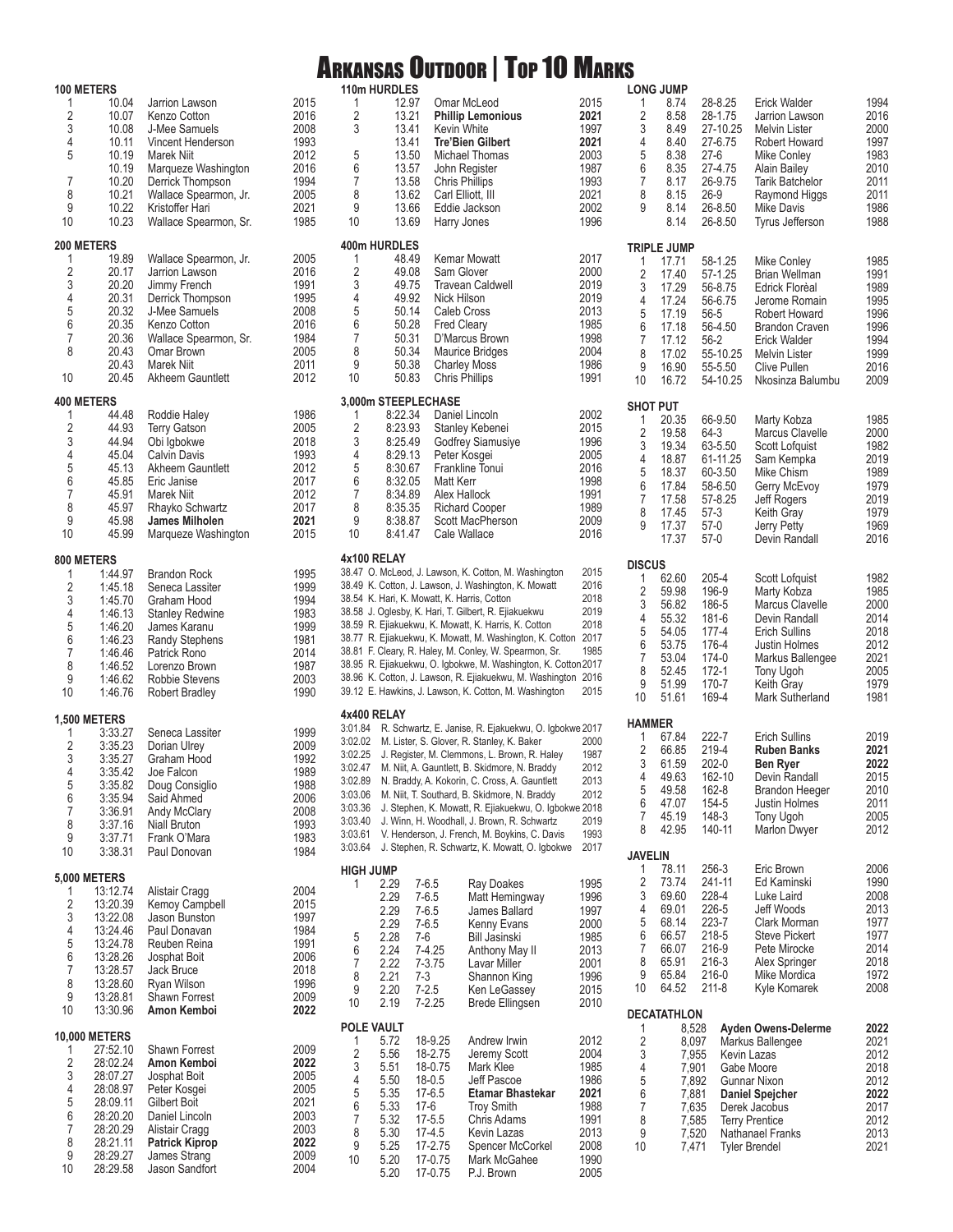## Razorback Men | 2022 Season Marks | Indoor

| 60 METERS           | 6.68                     | p) SEC Indoor<br>Roman Turner                                                                                 | 2/25         |
|---------------------|--------------------------|---------------------------------------------------------------------------------------------------------------|--------------|
|                     |                          | 8) 6.82 12/3   p) 6.76, 4) 6.74 1/14   q) 6.75, p) 6.74 2/11   p) 6.76, 3) 6.71 2/18   p) 6.68, =4) 6.69 2/26 |              |
| <b>PR</b>           | 6.81                     | Connor Washington<br>6) Arkansas Inv                                                                          | 1/14         |
|                     |                          | p) 6.86, 4) 6.81 1/14   q) 6.85 2/11                                                                          |              |
| ΜR                  | 6.82                     | Ayden Owens<br>M <sub>1</sub> ) Razorback Inv                                                                 | 1/28         |
|                     | 6.99                     | Etamar Bhastekar<br>M3) Razorback Inv                                                                         | 1/28         |
| [UNAT]              | 7.01                     | Cade Clark<br>17) Wooo Pig Classic                                                                            | 12/3         |
| [UNAT]              |                          | 7.02 Matthew Lewis-Banks<br>18) Wooo Pig Classic                                                              | 12/3         |
| $=$ PR<br>[UNAT]    | 7.08<br>7.09             | Daniel Spejcher<br>M5) Razorback Inv<br><b>Brevin Sims</b><br>22) Wooo Pig Classic                            | 1/28<br>12/3 |
| [UNAT]              | 7.30                     | Shaka Bogan<br>27) Wooo Pig Classic                                                                           | 12/3         |
|                     | 7.30                     | Noah Swaby<br>11M) SEC Indoor                                                                                 | 2/25         |
|                     |                          |                                                                                                               |              |
| 200 METERS          | 20.95                    | James Benson II                                                                                               |              |
| <b>PR</b>           |                          | 3) Razorback Inv<br>3) 20.95 1/28   5) 21.23 2/18                                                             | 1/28         |
| PR                  | 21.03                    | Connor Washington<br>5) Tyson Inv                                                                             | 2/12         |
|                     |                          | 7) 21.27 1/28   5) 21.03 2/12   p) 21.37 2/25                                                                 |              |
| <b>PR</b>           | 21.11                    | Jeremy Farr<br>1) Arkansas Inv                                                                                | 1/14         |
|                     | 21.46                    | Rhayko Schwartz<br>6) Arkansas Qualifier                                                                      | 2/18         |
|                     | 21.79                    | Phillip Lemonious<br>27) Tyson Inv                                                                            | 2/12         |
| <b>PR</b>           | 21.57                    | Ryan Gordon<br>10) Arkansas Qualifier                                                                         | 2/18         |
|                     |                          | 21) 22.17 1/14   24) 22.08 1/28   28) 21.83 2/12   10) 21.57 2/18                                             | 1/14         |
| PR                  | 21.95                    | 12) Arkansas Inv<br><b>Brevin Sims</b>                                                                        |              |
| 400 METERS          |                          |                                                                                                               |              |
| <b>PR</b>           | 45.88                    | 3) SEC Indoor<br>James Benson II                                                                              | 2/26         |
|                     |                          | 2) 46.21 1/29   5) 46.35 2/11   p) 46.52, 3) 45.88 2/26   10p) 46.65 3/11                                     |              |
| <b>PR</b>           | 46.37                    | 6) Tyson Inv<br><b>Brandon Battle</b>                                                                         | 2/11         |
|                     |                          | 1) 46.59 1/14   6) 47.01 1/29   6) 46.37 2/11   -) dnf 2/18   p) 47.04 2/25                                   | 2/11         |
|                     | 46.87                    | Jeremy Farr<br>13) Tyson Inv<br>13) 46.87 2/11   18) 50.58 [collision] 2/18   p) 47.25 2/25                   |              |
|                     | [unat] <b>pr</b> 47.28   | Devontie Archer<br>19) Tyson Inv                                                                              | 2/11         |
|                     |                          | 4) 47.92 [debut] 1/14   16) 47.71 1/29   19) 47.28 2/11                                                       |              |
| <b>PR</b>           | 47.59                    | Phillip Anderson<br>24) Tyson Inv                                                                             | 2/11         |
|                     |                          | 7) 49.42 1/14   25) 48.39 1/29   24) 47.59 2/11   4) 47.83 2/18                                               |              |
|                     | 47.89                    | Rhayko Schwartz<br>29) Tyson Inv                                                                              | 2/11         |
|                     | 48.09                    | James Milholen<br>32) Tyson Inv                                                                               | 2/11         |
|                     | 48.41                    | 32) 48.09 2/11     -) dnf 2/18  <br>6) Arkansas Qualifier                                                     | 2/18         |
| PR                  |                          | <b>TJ</b> Tomlyanovich<br>28) 48.63 1/29   6) 48.41 2/18                                                      |              |
|                     | 49.00                    | Boaz Madeus<br>45) Tyson Inv                                                                                  | 2/11         |
|                     |                          | 37) 49.39 1/29   45) 49.00 2/11                                                                               |              |
| <b>DEBUT</b>        | 49.06                    | Ryan Gordon<br>33) Razorback Inv                                                                              | 1/29         |
|                     |                          | 33) 49.06 1/29   49) 49.24 2/11   13) 49.32 2/18                                                              |              |
| <b>PR</b>           | 49.32                    | <b>Blanchard Montgomery IV</b><br>51) Tyson Inv                                                               | 2/11         |
|                     |                          | 39) 50.91 [debut] 1/29   51) 49.32 2/11                                                                       |              |
| 600 METERS          |                          |                                                                                                               |              |
|                     | [unat] <b>pr</b> 1:16.86 | 2) Wooo Pig Classic<br>Kieran Taylor                                                                          | 12/3         |
| <b>PR</b>           | 1:18.36                  | Jadon Bartholomew<br>1)<br>Arkansas Inv                                                                       | 1/14         |
| [UNAT]              | 1:18.64                  | <b>Brandon Battle</b><br>Wooo Pig Classic<br>5)                                                               | 12/3         |
| [UNAT]              | 1:19.18                  | Ayden Ownes<br>8) Wooo Pig Classic                                                                            | 12/3         |
| <b>UNAT</b>         | 1:19.85<br>1:21.22       | 3) Arkansas Inv<br>TJ Tomlyanovich<br>James Milholen<br>14) Wooo Pig Classic                                  | 1/14<br>12/3 |
| [UNAT]              | 1:21.51                  | Boaz Madeus<br>15) Wooo Pig Classic                                                                           | 12/3         |
| [UNAT]              | 1:21.65                  | Rhayko Schwartz<br>16) Wooo Pig Classic                                                                       | 12/3         |
| [UNAT]              | 1:26.65                  | Etamar Bhastekar<br>19) Wooo Pig Classic                                                                      | 12/3         |
| [UNAT]              | 1:27.14                  | <b>Blanchard Montgomery</b><br>20) Wooo Pig Classic                                                           | 12/3         |
| [UNAT]              | 1:28.23                  | 21) Wooo Pig Classic<br>Daniel Spejcher                                                                       | 12/3         |
| 800 METERS          |                          |                                                                                                               |              |
| <b>PR</b>           | 1:47.12                  | 1) Tyson Inv<br>Kieran Taylor                                                                                 | 2/12         |
|                     |                          | 2) 1:48.93 1/29   1) 1:47.12 2/12   p) 1:50.94 2/25   9p) 1:48.09 3/11                                        |              |
| PR                  | 1:47.89                  | Leroy Russell<br>2) Tyson Inv                                                                                 | 2/12         |
|                     |                          | 13) 1:51.07 1/29   2) 1:47.89 2/12   p) 1:50.62 2/25                                                          |              |
| PR                  | 1:49.08                  | Ricardo Banks<br>4) Tyson Inv                                                                                 | 2/12         |
|                     |                          | 2) 1:52.77 1/14   19) 1:52.24 1/29   4) 1:49.08 2/12   4) 1:49.33 2/18                                        |              |
| PR                  | 1:49.22                  | Jadon Bartholomew<br>5) Tyson Inv<br>12) 1:50.98 1/29   5) 1:49.22 2/12   5) 1:49.49 2/18   p) 1:52.53 2/25   | 2/12         |
| PR                  | 1:50.08                  | 6) Arkansas Qualifier<br>Ethan Carney                                                                         | 2/18         |
|                     |                          | 24) 1:53.55 1/29   9) 1:50.74 2/12   6) 1:50.08 2/18                                                          |              |
| <b>DEBUT</b>        | 1:51.57                  | <b>Ben Shearer</b><br>9) Arkansas Qualifier                                                                   | 2/18         |
|                     | 1:52.65                  | Andrew Kibet<br>13) Arkansas Qualifier                                                                        | 2/18         |
| <b>PR</b>           | 1:55.63                  | TJ Tomlyanovich<br>17) Tyson Inv                                                                              | 2/12         |
| [UNAT]              | 1:56.00                  | Anthonie Alvarez<br>5) Arkansas Inv                                                                           | 1/14         |
|                     |                          | 5) 1:56.00 [ind debut] 1/14   19) 1:56.54 2/12                                                                |              |
| <b>1,000 METERS</b> |                          |                                                                                                               |              |
| PR                  | 2:22.46                  | <b>Andrew Kibet</b><br>1) Arkansas Inv                                                                        | 1/14         |
| PR                  | 2:23.80                  | Elias Schreml<br>2) Arkansas Inv                                                                              | 1/14         |
| $=$ PR              | 2:23.98                  | 8) 2:25.22 [UNAT] 12/3   2) 2:23.80 1/14  <br>Kieran Taylor<br>3) Arkansas Inv                                | 1/14         |
| PR                  | 2:26.11                  | Leory Russell<br>6) Arkansas Inv                                                                              | 1/14         |
|                     | 2:26.44                  | <b>Tommy Romanow</b><br>7) Arkansas Inv                                                                       | 1/14         |

| <b>PR</b>    | 2:27.25                    | <b>Ben Shearer</b><br>8) Arkansas Inv                                                                                                | 1/14         |
|--------------|----------------------------|--------------------------------------------------------------------------------------------------------------------------------------|--------------|
|              | 2:27.75                    | 14) 2:29.23 [UNAT] 12/3   8) 2:27.25 1/14  <br>9) Arkansas Inv<br>Luke George                                                        | 1/14         |
|              |                            | 17) 2:31.90 [UNAT] 12/3   9) 2:27.75 1/14                                                                                            |              |
| PR           | 2:31.55                    | Ayden Owens<br>M1) NCAA Indoor<br>M2) 2:35.93 1/29   M1) 2:31.55 3/12                                                                | 3/12         |
| <b>PR</b>    | 2:44.00                    | M5) SEC Indoor<br>Etamar Bhastekar                                                                                                   | 2/26         |
|              | 2:46.00                    | Daniel Spejcher<br>M8) SEC Indoor                                                                                                    | 2/26         |
| MILE         |                            |                                                                                                                                      |              |
| <b>DEBUT</b> | 3:57.85                    | Elias Schreml<br>2) Razorback Inv<br>2) 3:57.85 [debut] 1/29   p) 4:01.68, 7) 3:58.92 2/26                                           | 1/29         |
| <b>PR</b>    | 3:59.38                    | Andrew Kibet<br>5) Razorback Inv<br>5) 3:59.38 1/29   p) 4:03.93 2/25                                                                | 1/29         |
| PR           | 4:00.18                    | Ben Shearer<br>3) Tyson Inv                                                                                                          | 2/12         |
| <b>PR</b>    | 4:07.40                    | Tommy Romanow<br>18) Razorback Inv<br>18) 4:07.40 1/29   11) 4:10.13 2/18                                                            | 1/29         |
| PR           | 4:07.45                    | Emmanuel Cheboson<br>5) Arkansas Inv                                                                                                 | 1/14         |
|              | 4:12.01                    | Patrick Kiprop<br>8) Arkansas Inv                                                                                                    | 1/14         |
|              | 4:12.06                    | Myles Richter<br>9) Arkansas Inv                                                                                                     | 1/14         |
| PR           | 4:06.65                    | Josh Shearer<br>9) Arkansas Qualifier<br>10) 4:13.27 1/14   9) 4:06.65 2/18                                                          | 2/18         |
|              | 4:10.42                    | 13) Arkansas Qualifier<br>Luke George                                                                                                | 2/18         |
| <b>PR</b>    | 4:13.67                    | 39) 4:17.00 1/29   8) 4:12.15 2/12   13) 4:10.42 2/18  <br>Carter Persyn<br>14) Arkansas Qualifier                                   | 2/18         |
|              | <b>3,000 METERS</b>        |                                                                                                                                      |              |
| <b>PR</b>    | 7:42.29                    | Amon Kemboi [ALL-AMERICA]<br>2) Arkansas Qualifier                                                                                   | 2/18         |
|              |                            | 7) 7:51.53 129   2) 7:42.29 2/18   1) 7:47.34 MR, FR 2/26   2) 8:00.21 3/12                                                          |              |
| <b>PR</b>    | 7:54.94                    | <b>Ben Shearer</b><br>4) SEC Indoor<br>11) 7:55.37 [debut] 1/29   4) 7:54.94 2/26                                                    | 2/26         |
| <b>PR</b>    | 7:55.31                    | Andrew Kibet<br>11) Husky Classic                                                                                                    | 2/11         |
| <b>PR</b>    | 7:56.24                    | 17) 8:05.97 [debut] 1/29   11) 7:55.31 2/11  <br>Myles Richter<br>12) Razorback Inv                                                  | 1/29         |
|              |                            | 12) 7:56.24 1/29   7) 8:01.77 2/26                                                                                                   |              |
|              | [UNAT] <b>PR</b> 7:59.25   | Lexington Hilton<br>1) Tyson Inv                                                                                                     | 2/11         |
|              | DEBUT 7:56.97              | Patrick Kiprop<br>14) Razorback Inv<br>14) 7:56.97 [debut] 1/29   17) 8:12.42 2/26                                                   | 1/29         |
| <b>PR</b>    | 7:57.20                    | Elias Schreml<br>13) Husky Classic                                                                                                   | 2/11         |
| PR           | 7:59.98                    | Josh Shearer<br>6) SEC Indoor                                                                                                        | 2/26         |
| <b>PR</b>    | 8:02.15                    | 3) 8:26.87 [unat] 12/3   1B) 8:05.57 1/29   2) 8:00.03 2/11   6) 7:59.98 2/26  <br>Emmanuel Cheboson<br>16) Razorback Inv            | 1/29         |
|              |                            | 16) 8:02.15 1/29   9) 8:05.91 2/26                                                                                                   |              |
| [UNAT]       | 8:06.25                    | Jacob McLeod<br>5) Tyson Inv                                                                                                         | 2/11         |
|              | 8:25.49<br>8:28.14         | 14B) Razorback Inv<br>Carter Persyn<br><b>Tommy Romanow</b><br>10) Tyson Inv                                                         | 1/29<br>2/11 |
|              | [UNAT] <b>PR</b> 8:30.80   | <b>Jack Williams</b><br>14) Tyson Inv                                                                                                | 2/11         |
|              | [UNAT] PR 8:32.44          | Sam Hall<br>4) Wooo Pig Classic                                                                                                      | 12/3         |
|              |                            | 4) 8:32.44 12/3   17) 8:50.24 2/11                                                                                                   |              |
|              | 5,000 METERS               |                                                                                                                                      |              |
|              | sr, pr 13:26.44            | Amon Kemboi [ALL-AMERICA]<br>5) Husky Classic                                                                                        | 2/11         |
| PR           |                            | 5) 13:26.44 2/11   7) 13:29.04 3/11  <br>13.44.04 Myles Richter 12) Husky Classic                                                    | 2/11         |
|              |                            | 11) 14:42.41 12/3   12) 13:44.04 2/11   4) 14:05.17 2/25                                                                             |              |
|              | DEBUT 13:45.90             | Patrick Kiprop<br>13) Husky Classic<br>13) 13:45.90 [debut] 2/11   1) 13:49.09 2/25                                                  | 2/11         |
|              | 13:51.31                   | Andrew Kibet<br>6) Wooo Pig Classic                                                                                                  | 12/3         |
|              | 13:53.14                   | Emmanuel Cheboson<br>7) Wooo Pig Classic                                                                                             | 12/3         |
|              | 14:53.72                   | 7) 13:53.14 12/3   22) 13:56.04 2/11   3) 14:00.79 2/25  <br>Josh Shearer                                                            | 2/25         |
|              |                            | 18) SEC Indoor                                                                                                                       |              |
|              | <b>60M HURDLES</b><br>7.66 | 2) Arkansas Qualifier<br>Phillip Lemonious                                                                                           | 2/18         |
|              |                            | p) 7.96 1/4   p) 7.98, 3) 7.81 1/29   p) 7.69, 5) 7.72 2/11   p) 7.87, 2) 7.66 2/18                                                  |              |
|              |                            | p) 7.68, 7) 7.93 2/26   14p) 7.93 3/11                                                                                               |              |
|              | 7.77                       | Tre'Bien Gilbert<br>p) Tyson Inv<br>p) 7.89, 2) 7.79 1/29   p) 7.77, 7) 7.81 2/11   p) 7.94, 4) 7.81 2/18   p) 7.86, 8) 8.14 2/26    | 2/11         |
| PR           | 7.80                       | Ayden Owens<br>M <sub>1</sub> ) NCAA Indoor                                                                                          | 3/12         |
|              |                            | p) 7.92 1/14   M2) 7.88 1/29   q) 7.91), p) 7.81 2/11   p) 7.85, 5) 7.89 2/26   M1) 7.80 3/12                                        |              |
| PR           |                            | 7.85 Brevin Sims<br>5) Razorback Inv<br>3) 8.19 [UNAT] 12/3   p) 8.14, 2) 7.89 1/14   p) 7.89, 5) 7.85 1/29   p) 7.91 2/25           | 1/29         |
|              |                            | q) 7.90, p) 7.91 2/11   p) 7.94, 5) 7.93 2/18                                                                                        |              |
|              | 7.89                       | <b>Matthew Lewis-Banks</b><br>p) Razorback Inv                                                                                       | 1/29         |
|              | 8.04                       | 7) 8.48 [unat] 12/3   p) 7.89, -) dns 1/29   q) 7.90, p) 7.92 2/11   p) 7.97, 7) 7.98 2/18  <br>Shaka Bogan<br>p) Arkansas Qualifier | 2/18         |
|              |                            | 4) 8.28 [UNAT] 12/3   p) 8.11, 2) 8.11 1/14   p) 8.07 1/29   q) 8.15 2/11   p) 8.04 2/18                                             |              |
| PR           |                            | 8.04 Daniel Spejcher<br>M3) NCAA Indoor<br>p) 8.31 1/14   M3) 8.16 1/29   q) 8.19 2/11   M3) 8.11 2/26   M3) 8.04 3/12               | 3/12         |
|              | 8.19                       | <b>Blanchard Montgomery IV</b><br>p) Razorback Inv                                                                                   | 1/29         |
|              | 8.28                       | p) 8.19 1/29   q) 8.21 2/11   p) 7.97 2/18   p) 8.19 2/18  <br>Boaz Madeus<br>q) Tyson Inv                                           | 2/11         |
|              |                            | 6) 8.39 [UNAT] 12/3   p) 8.42 1/14   p) 8.32 1/29   q) 8.28 2/11   p) 8.48 2/18                                                      |              |
|              | 8.36                       | Etamar Bhastekar<br>q) Tyson Inv                                                                                                     | 2/11         |
|              |                            | p) 8.57 1/14   M7) 8.45 1/29   q) 8.36 2/11   M10) 8.81 2/26  <br>8.42 Noah Swaby<br>M6) SEC Indoor                                  | 2/26         |
|              |                            |                                                                                                                                      |              |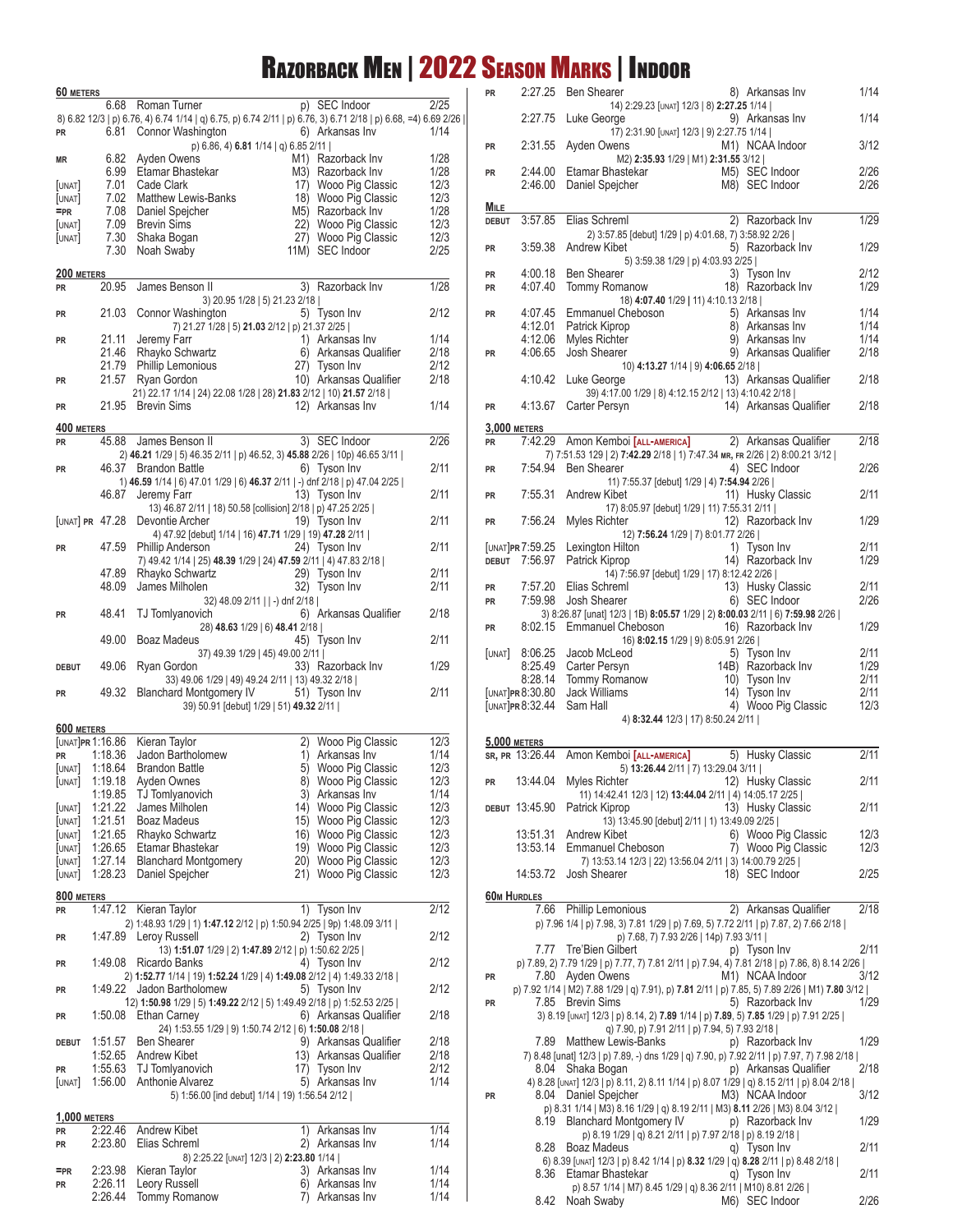| 4x400 RELAY<br>SR<br>DQ                                 | 3:03.18<br>3:07.05<br>3:08.82<br>3:10.59<br>3:10.90<br>3:11.52<br>3:13.87<br>3:14.88<br>3:14.94<br>3:15.14<br>3:15.27<br>3:28.58<br>dnf<br>[3:07.07]<br><b>DISTANCE MEDLEY RELAY</b> | Farr [47.48]<br>3:05.96 [ALL-AM] Milholen [48.20]<br>Washington [47.33]<br>Schwartz [48.17]<br>Washington [48.78]<br>Anderson [48.08]<br>Schwartz [47.34]<br>Banks [49.81]<br>Bartholomew [48.90]<br>Bartholomew [48.56]<br>Madeus [48.91]<br>Madeus [49.37]<br>George [52.39]<br>Schwartz [dnf]<br>Washington [47.85] | Battle [45.23]<br>[ALL-AM] Benson II [44.65]<br>Milholen [47.17]<br>Washington [46.30]<br>Battle [46.25]<br><b>Russell [48.14]</b><br>Battle [46.25]<br>Bartholomew [48.21]<br>Tomlyanovich [48.21]<br>Russell [48.83]<br>Carney [47.82]<br>Tomlyanovich [47.84]<br>Schreml [50.17]<br>Farr<br>Battle [45.76]                                                                                                                                                                                                                                                            |                                      | Owens [45.46]<br>[ALL-AM] Washington [46.85]<br>Farr [46.74]<br>Anderson [47.66]<br>Tomlyanovich [47.80]<br>Tomlyanovich [47.54]<br>Washington [47.25]<br>Taylor [48.10]<br>Russell [48.01]<br>Banks [49.25]<br>Banks [48.74]<br>Montgomery [49.25]<br>Romanow [53.27]<br>Benson II<br>Benson II [46.23] | Benson II [45.01]<br>$[ALL-AM]$ Battle $[46.26]$<br>Schwartz [46.51]<br>Milholen [46.69]<br>Madeus [47.76]<br>Carney [47.14]<br>Benson II [50.68]<br><b>Russell [47.75]</b><br>Taylor [49.76]<br>Anderson [48.30]<br>Montgomery IV [49.67]<br>Farr [48.54]<br>J Shearer [52.75]<br>Milholen<br>Anderson [47.23] | Tyson Inv<br>3)<br><b>NCAA Indoor</b><br>6)<br>2)<br>Arkansas Qualifier<br>8) Tyson Inv<br>Arkansas Inv<br>1)<br>4) Arkansas Qualifier<br><b>SEC Indoor</b><br>9)<br>8) Razorback Inv<br>14) Tyson Inv<br>Arkansas Inv<br>4)<br>15) Tyson Inv<br>10) Razorback Inv<br>8)<br>Arkansas Inv<br>Arkansas Inv<br>$-$ )<br>DQ) Razorback Inv                                                                                                                                                                                                                                                                                                                                                                                                                                                                                                                         | 2/12<br>3/12<br>2/18<br>2/12<br>1/14<br>2/18<br>2/26<br>1/29<br>2/12<br>1/14<br>2/12<br>1/29<br>1/14<br>1/14<br>1/29 |
|---------------------------------------------------------|--------------------------------------------------------------------------------------------------------------------------------------------------------------------------------------|------------------------------------------------------------------------------------------------------------------------------------------------------------------------------------------------------------------------------------------------------------------------------------------------------------------------|--------------------------------------------------------------------------------------------------------------------------------------------------------------------------------------------------------------------------------------------------------------------------------------------------------------------------------------------------------------------------------------------------------------------------------------------------------------------------------------------------------------------------------------------------------------------------|--------------------------------------|----------------------------------------------------------------------------------------------------------------------------------------------------------------------------------------------------------------------------------------------------------------------------------------------------------|-----------------------------------------------------------------------------------------------------------------------------------------------------------------------------------------------------------------------------------------------------------------------------------------------------------------|----------------------------------------------------------------------------------------------------------------------------------------------------------------------------------------------------------------------------------------------------------------------------------------------------------------------------------------------------------------------------------------------------------------------------------------------------------------------------------------------------------------------------------------------------------------------------------------------------------------------------------------------------------------------------------------------------------------------------------------------------------------------------------------------------------------------------------------------------------------|----------------------------------------------------------------------------------------------------------------------|
| <b>SR</b>                                               | 9:24.56<br>9:30.86<br>9:31.57                                                                                                                                                        | Kibet [2:53.61]<br>Kibet [2:55.40]<br>B. Shearer [2:56.66]                                                                                                                                                                                                                                                             | Benson II [45.49]<br>Battle [46.13]<br>Schwartz [47.25]                                                                                                                                                                                                                                                                                                                                                                                                                                                                                                                  |                                      | Taylor [1:48.45]<br>Russell [1:49.52]<br>Banks [1:50.89]                                                                                                                                                                                                                                                 | Schreml [3:57.01]<br>Schreml [3:59.81]<br>Kemboi [3:56.78]                                                                                                                                                                                                                                                      | 5) Arkansas Qualifier<br>9) NCAA Indoor<br>2) SEC Indoor                                                                                                                                                                                                                                                                                                                                                                                                                                                                                                                                                                                                                                                                                                                                                                                                       | 2/18<br>3/11<br>2/25                                                                                                 |
| <b>HIGH JUMP</b>                                        |                                                                                                                                                                                      |                                                                                                                                                                                                                                                                                                                        |                                                                                                                                                                                                                                                                                                                                                                                                                                                                                                                                                                          |                                      | <b>TRIPLE JUMP</b>                                                                                                                                                                                                                                                                                       |                                                                                                                                                                                                                                                                                                                 |                                                                                                                                                                                                                                                                                                                                                                                                                                                                                                                                                                                                                                                                                                                                                                                                                                                                |                                                                                                                      |
| <b>PR</b>                                               | $2.06$ 6-9                                                                                                                                                                           | Tomas Ferrari                                                                                                                                                                                                                                                                                                          | =6) Arkansas Inv                                                                                                                                                                                                                                                                                                                                                                                                                                                                                                                                                         | 1/14                                 |                                                                                                                                                                                                                                                                                                          | 15.63 51-3 1/2<br>Ryan Brown                                                                                                                                                                                                                                                                                    | 1) Arkansas Inv                                                                                                                                                                                                                                                                                                                                                                                                                                                                                                                                                                                                                                                                                                                                                                                                                                                | 1/14                                                                                                                 |
|                                                         | $2.05$ 6-8 $\frac{3}{4}$                                                                                                                                                             | Adam Clark                                                                                                                                                                                                                                                                                                             | 8) 6-2.75 [UNAT, DEBUT IND] 12/3   =6) 6-4.75 1/14   5) 6-9 1/28   =5) 6-7 2/12   -) nh 2/18  <br>=3) Arkansas Inv                                                                                                                                                                                                                                                                                                                                                                                                                                                       | 1/14                                 |                                                                                                                                                                                                                                                                                                          | 15.35 50-4 1/2                                                                                                                                                                                                                                                                                                  | 1) 51-3.5 1/14   nm) foul 2/12  <br>5) Razorback Inv                                                                                                                                                                                                                                                                                                                                                                                                                                                                                                                                                                                                                                                                                                                                                                                                           | 1/29                                                                                                                 |
| <b>PR</b>                                               |                                                                                                                                                                                      |                                                                                                                                                                                                                                                                                                                        | 9) 6-2.75 [UNAT] 12/3   =3) 6-8.75 1/14   nh) 1/28   =5) 6-7 2/12   5) 6-7 2/18                                                                                                                                                                                                                                                                                                                                                                                                                                                                                          |                                      |                                                                                                                                                                                                                                                                                                          | John Baker                                                                                                                                                                                                                                                                                                      | 2) 48-1.25 [UNAT] 12/3   4) 48-3.25 1/14   5) 50-4.5 1/29   7) 50-2 2/12                                                                                                                                                                                                                                                                                                                                                                                                                                                                                                                                                                                                                                                                                                                                                                                       |                                                                                                                      |
| <b>PR</b>                                               | $2.04$ 6-8 $\frac{1}{4}$                                                                                                                                                             | Ayden Owens                                                                                                                                                                                                                                                                                                            | M2) Razorback Inv                                                                                                                                                                                                                                                                                                                                                                                                                                                                                                                                                        | 1/28                                 |                                                                                                                                                                                                                                                                                                          | $14.03$ 46-0 $\frac{1}{2}$<br>Link Lindsey [UNAT]                                                                                                                                                                                                                                                               | 5) Wooo Pig Classic                                                                                                                                                                                                                                                                                                                                                                                                                                                                                                                                                                                                                                                                                                                                                                                                                                            | 12/3                                                                                                                 |
|                                                         | $2.01$ 6-7                                                                                                                                                                           | <b>Christian Matamoros</b>                                                                                                                                                                                                                                                                                             | 11) Tyson Inv<br>7) 6-4.75 [UNAT] 12/3   5) 6-6.75 1/14   nh) 1/28   11) 6-7 2/12   4) 6-7 2/18                                                                                                                                                                                                                                                                                                                                                                                                                                                                          | 2/12                                 | <b>SHOT PUT</b>                                                                                                                                                                                                                                                                                          |                                                                                                                                                                                                                                                                                                                 |                                                                                                                                                                                                                                                                                                                                                                                                                                                                                                                                                                                                                                                                                                                                                                                                                                                                |                                                                                                                      |
|                                                         | 1.93 6-4                                                                                                                                                                             | Etamar Bhastekar                                                                                                                                                                                                                                                                                                       | M6) SEC Indoor                                                                                                                                                                                                                                                                                                                                                                                                                                                                                                                                                           | 2/25                                 |                                                                                                                                                                                                                                                                                                          | 15.10 49-6 1/2<br>Daniel Spejcher                                                                                                                                                                                                                                                                               | M2) SEC Indoor                                                                                                                                                                                                                                                                                                                                                                                                                                                                                                                                                                                                                                                                                                                                                                                                                                                 | 2/25                                                                                                                 |
|                                                         | 1.93 6-4                                                                                                                                                                             | Daniel Spejcher                                                                                                                                                                                                                                                                                                        | M9) 6-0 1/28   M6) 6-4 2/25  <br>M7) SEC Indoor                                                                                                                                                                                                                                                                                                                                                                                                                                                                                                                          | 2/25                                 |                                                                                                                                                                                                                                                                                                          |                                                                                                                                                                                                                                                                                                                 | M5) 44-2 1/28   18) 46-4.25 2/12   M2) 49-6.5 2/25   M6) 48-6 3/11                                                                                                                                                                                                                                                                                                                                                                                                                                                                                                                                                                                                                                                                                                                                                                                             |                                                                                                                      |
|                                                         |                                                                                                                                                                                      |                                                                                                                                                                                                                                                                                                                        | M7) 6-1.25 1/28   M7) 6-4 2/25   M15) 6-3.25 3/11                                                                                                                                                                                                                                                                                                                                                                                                                                                                                                                        |                                      | <b>PR</b>                                                                                                                                                                                                                                                                                                | 14.93 48-11 3/4<br>Ayden Owens<br>14.80 48-6 3/4<br>Noah Swaby                                                                                                                                                                                                                                                  | M5) NCAA Indoor<br>M3) SEC Indoor                                                                                                                                                                                                                                                                                                                                                                                                                                                                                                                                                                                                                                                                                                                                                                                                                              | 3/11<br>2/25                                                                                                         |
|                                                         | $1.87$ 6-1 $\frac{1}{2}$                                                                                                                                                             | Noah Swaby                                                                                                                                                                                                                                                                                                             | M9) SEC Indoor                                                                                                                                                                                                                                                                                                                                                                                                                                                                                                                                                           | 2/25                                 |                                                                                                                                                                                                                                                                                                          |                                                                                                                                                                                                                                                                                                                 | 19) 45-9 2/12   M3) 48-6.75 2/25                                                                                                                                                                                                                                                                                                                                                                                                                                                                                                                                                                                                                                                                                                                                                                                                                               |                                                                                                                      |
| POLE VAULT                                              |                                                                                                                                                                                      |                                                                                                                                                                                                                                                                                                                        |                                                                                                                                                                                                                                                                                                                                                                                                                                                                                                                                                                          |                                      | 11.57 37-11                                                                                                                                                                                                                                                                                              | Etamar Bhastekar                                                                                                                                                                                                                                                                                                | M9) Razorback Inv<br>M9) 37-11 1/28   20) 36-4 2/12   M12) 37-3.25 2/25                                                                                                                                                                                                                                                                                                                                                                                                                                                                                                                                                                                                                                                                                                                                                                                        | 1/28                                                                                                                 |
|                                                         | 5.25 17-2 3/4                                                                                                                                                                        | Etamar Bhastekar                                                                                                                                                                                                                                                                                                       | 2) Arkansas Qualifier                                                                                                                                                                                                                                                                                                                                                                                                                                                                                                                                                    | 2/18                                 |                                                                                                                                                                                                                                                                                                          |                                                                                                                                                                                                                                                                                                                 |                                                                                                                                                                                                                                                                                                                                                                                                                                                                                                                                                                                                                                                                                                                                                                                                                                                                |                                                                                                                      |
| <b>PR</b><br><b>PR</b><br><b>LONG JUMP</b><br><b>PR</b> | 4.20 13-9 $\frac{1}{4}$<br>$8.01$ 26-3 $\frac{1}{2}$                                                                                                                                 | 5.15 16-10 <sup>3</sup> / <sub>4</sub> Rhett Nelson<br>4.86 15-11 1/4 Ayden Owens<br>4.86 15-11 1/4 Daniel Spejcher<br>Noah Swaby<br>John Baker                                                                                                                                                                        | 1) 17-0.75 [UNAT] 12/3   2) 16-8.75 1/14   M1) 16-6.75 1/29  <br>3) 17-2.75 2/18   4) 16-10.75 2/25   M1) 16-10.75 2/26  <br>$=1$ ) Razorback Inv<br>4) 15-9 [UNAT] 12/3   3) 15-9 1/14   =1) 16-10.75 1/28  <br>4) 16-8.75 2/12   7) 16-8.75 2/18   =5) 16-10.75 2/25  <br>M6) NCAA Indoor<br>5) 15-5 [UNAT] 12/3   5) 15-9 1/14   M2) 15-11 1/29   19) 14-9 2/18   M6) 15-11.75 3/12  <br>M9) NCAA Indoor<br>9) 14-1.25 [UNAT] 12/3   7) 15-3 1/14   M3) 15-7 1/29   18) 15-3 2/18  <br>M4) 15-11 2/26   M9) 15-11.75 3/12  <br>20) Arkansas Qualifier<br>3) Tyson Inv | 1/28<br>3/12<br>3/12<br>2/18<br>2/11 | <b>WEIGHT THROW</b><br>PR 17.67 57-11 <sup>3</sup> / <sub>4</sub><br><b>HEPTATHLON</b><br>NR, SR, MR 6272<br><b>PR</b>                                                                                                                                                                                   | 20.78 68-2 1/4<br>Ruben Banks<br>Ben Ryer [UNAT]<br>Daniel Spejcher<br>5751<br>5652<br>Etamar Bhastekar                                                                                                                                                                                                         | 2) Arkansas Qualifier<br>3) 62-0.25 12/3   9) 64-6 1/28   8) 64-8.5 2/11   2) 68-2.25 2/18   -) nm 2/25  <br>20) Razorback Inv<br>4) 52-0.75 12/3   5) 55-11.25 1/14   20) 57-11.75 1/28   14) 52-5.75 2/11   8) 55-9.25 2/18  <br>Ayden Owens [ALL-AMERICA] 1) Razorback Inv<br>[1) 6272] 6.82 MR   24-4.25 (7.42)   48-4.5 (14.74)   6-8.25 (2.04)   7.88   15-11 (4.85)   2:35.93 1/29<br>[1) 6211] 6.89   23-6.75 (7.18)   48-11.75 (14.93)   6-5.5 (1.97)   7.80   15-11.75 (4.86)   2:31.55 3/12<br>4) SEC Indoor<br>[4) 5558] 7.08   22-8.5 (6.92)   44-2 (13.46)   6-1.25 (1.86)   8.16   15-7 (4.75)   2:47.82 1/29<br>[4) 5751] 7.10   21-11.5 (6.69)   49-6.5 (15.10)   6-4 (1.93)   8.11   15-11 (4.85)   2:46.00 2/26<br>[15] 5682] 7.09   22-9.25 (6.94)   48-6 (14.78)   6-3.25 (1.91)   8.04   15-11.75 (4.86)   2.57.14 3/12<br>5) SEC Indoor | 2/18<br>1/28<br>$1/28 - 29$<br>2/25-26<br>2/25-26                                                                    |
|                                                         | 7.82 25-8                                                                                                                                                                            |                                                                                                                                                                                                                                                                                                                        | 4) 25-4 1/28   3) 26-3.5 2/11   14) 22-3 3/11  <br>3) Razorback Inv                                                                                                                                                                                                                                                                                                                                                                                                                                                                                                      | 1/28                                 |                                                                                                                                                                                                                                                                                                          |                                                                                                                                                                                                                                                                                                                 | [5) 5554] 6.99   24-0.75 (7.33)   37-11.5 (11.57)   6-0 (1.83)   8.45   16-6.75 (5.05)   2:52.03 1/29<br>[5) 5652] 7.00   23-11.75 (7.31)   37-3.25 (11.36)   6-4 (1.93)   8.81   16-10.75 (5.15)   2:44.00 2/26                                                                                                                                                                                                                                                                                                                                                                                                                                                                                                                                                                                                                                               |                                                                                                                      |
|                                                         |                                                                                                                                                                                      | Ryan Brown [ALL-AMERICA]                                                                                                                                                                                                                                                                                               | 3) 25-8 1/28   7) 25-7.25 2/11   8) 24-5.5 3/11                                                                                                                                                                                                                                                                                                                                                                                                                                                                                                                          |                                      |                                                                                                                                                                                                                                                                                                          | 3768<br>Noah Swaby                                                                                                                                                                                                                                                                                              | 12) SEC Indoor                                                                                                                                                                                                                                                                                                                                                                                                                                                                                                                                                                                                                                                                                                                                                                                                                                                 | $2/25 - 26$                                                                                                          |
|                                                         | $7.42$ 24-4 $\frac{1}{4}$<br>7.33 24-0 3/4                                                                                                                                           | Ayden Owens<br>Etamar Bhastekar                                                                                                                                                                                                                                                                                        | M <sub>2</sub> ) Razorback Inv<br>M4) Razorback Inv                                                                                                                                                                                                                                                                                                                                                                                                                                                                                                                      | 1/28<br>1/28                         |                                                                                                                                                                                                                                                                                                          |                                                                                                                                                                                                                                                                                                                 | [12) 3768] 7.30   20-7 (6.27)   48-6.75 (14.80)   6-1.5 (1.87)   8.42   nh   dnf 2/26                                                                                                                                                                                                                                                                                                                                                                                                                                                                                                                                                                                                                                                                                                                                                                          |                                                                                                                      |
|                                                         | 6.94 22-9 1/4                                                                                                                                                                        | Daniel Spejcher                                                                                                                                                                                                                                                                                                        | M16) NCAA Indoor                                                                                                                                                                                                                                                                                                                                                                                                                                                                                                                                                         | 3/11                                 | <b>MEET INDEX:</b><br>Dec.3                                                                                                                                                                                                                                                                              | <b>WOOO PIG CLASSIC</b>                                                                                                                                                                                                                                                                                         | FEB. 11-12 TYSON INVITATIONAL<br><b>ARKANSAS QUALIFIER</b><br>FEB. 18                                                                                                                                                                                                                                                                                                                                                                                                                                                                                                                                                                                                                                                                                                                                                                                          |                                                                                                                      |
|                                                         | 6.27 20-7                                                                                                                                                                            | Noah Swaby                                                                                                                                                                                                                                                                                                             | M <sub>12</sub> ) SEC Indoor                                                                                                                                                                                                                                                                                                                                                                                                                                                                                                                                             | 2/25                                 | <b>JAN. 14</b>                                                                                                                                                                                                                                                                                           | <b>ARKANSAS INVITATIONAL</b>                                                                                                                                                                                                                                                                                    | FEB. 25-26 SEC INDOOR CHAMPIONSHIPS                                                                                                                                                                                                                                                                                                                                                                                                                                                                                                                                                                                                                                                                                                                                                                                                                            |                                                                                                                      |
|                                                         |                                                                                                                                                                                      |                                                                                                                                                                                                                                                                                                                        | <b>NCAA Indoor Medalist</b><br>Gold<br>Ayden Owens   Heptathlon<br><b>Silver</b><br>Amon Kemboi   3,000m<br><b>NCAA Indoor All-America Honors</b><br><b>First Team (7 athletes, 8 honors)</b>                                                                                                                                                                                                                                                                                                                                                                            |                                      |                                                                                                                                                                                                                                                                                                          | <b>JAN. 28-29 RAZORBACK INVITATIONAL</b><br>James Benson II<br>Andrew Kibet<br>Phillip Lemonious<br>Leroy Russell III<br>Elias Schreml<br>Daniel Spejcher<br>Kieran Taylor                                                                                                                                      | MAR. 11-12 NCAA INDOOR CHAMPIONSHIPS<br>Distance Medley<br>60m Hurdles<br>Distance Medley<br>Distance Medley<br><b>SEC Indoor Medalist</b>                                                                                                                                                                                                                                                                                                                                                                                                                                                                                                                                                                                                                                                                                                                     | 400m<br>Heptathlon<br>800m                                                                                           |
|                                                         |                                                                                                                                                                                      | <b>Brandon Battle</b><br>James Benson II                                                                                                                                                                                                                                                                               | 4x400 Relay<br>4x400 Relay                                                                                                                                                                                                                                                                                                                                                                                                                                                                                                                                               |                                      |                                                                                                                                                                                                                                                                                                          |                                                                                                                                                                                                                                                                                                                 | 2 Gold   1 Silver   2 Bronze                                                                                                                                                                                                                                                                                                                                                                                                                                                                                                                                                                                                                                                                                                                                                                                                                                   |                                                                                                                      |
|                                                         | Ryan Brown                                                                                                                                                                           | Amon Kemboi<br>James Milholen                                                                                                                                                                                                                                                                                          | Long Jump<br>3,000m & 5,000m<br>4x400 Relay                                                                                                                                                                                                                                                                                                                                                                                                                                                                                                                              |                                      |                                                                                                                                                                                                                                                                                                          |                                                                                                                                                                                                                                                                                                                 | Gold<br>Amon Kemboi   3,000m<br>Patrick Kiprop   5,000m                                                                                                                                                                                                                                                                                                                                                                                                                                                                                                                                                                                                                                                                                                                                                                                                        |                                                                                                                      |
|                                                         |                                                                                                                                                                                      | Ayden Owens<br>Connor Washington                                                                                                                                                                                                                                                                                       | Heptathlon<br>4x400 Relay                                                                                                                                                                                                                                                                                                                                                                                                                                                                                                                                                |                                      |                                                                                                                                                                                                                                                                                                          |                                                                                                                                                                                                                                                                                                                 | <b>Silver</b>                                                                                                                                                                                                                                                                                                                                                                                                                                                                                                                                                                                                                                                                                                                                                                                                                                                  |                                                                                                                      |
|                                                         |                                                                                                                                                                                      |                                                                                                                                                                                                                                                                                                                        | <b>Second Team I9 athletes, 9 honorsl</b>                                                                                                                                                                                                                                                                                                                                                                                                                                                                                                                                |                                      |                                                                                                                                                                                                                                                                                                          |                                                                                                                                                                                                                                                                                                                 | <b>Distance Medley Relay</b><br>Ben Shearer, Rhayko Schwartz, Ricardo Banks, Amon Kemboi                                                                                                                                                                                                                                                                                                                                                                                                                                                                                                                                                                                                                                                                                                                                                                       |                                                                                                                      |
|                                                         |                                                                                                                                                                                      |                                                                                                                                                                                                                                                                                                                        |                                                                                                                                                                                                                                                                                                                                                                                                                                                                                                                                                                          |                                      |                                                                                                                                                                                                                                                                                                          |                                                                                                                                                                                                                                                                                                                 | <b>Bronze</b>                                                                                                                                                                                                                                                                                                                                                                                                                                                                                                                                                                                                                                                                                                                                                                                                                                                  |                                                                                                                      |
|                                                         | John Baker                                                                                                                                                                           | <b>Brandon Battle</b>                                                                                                                                                                                                                                                                                                  | Long Jump<br>Distance Medley                                                                                                                                                                                                                                                                                                                                                                                                                                                                                                                                             |                                      |                                                                                                                                                                                                                                                                                                          |                                                                                                                                                                                                                                                                                                                 | James Benson II   400m                                                                                                                                                                                                                                                                                                                                                                                                                                                                                                                                                                                                                                                                                                                                                                                                                                         |                                                                                                                      |
|                                                         |                                                                                                                                                                                      |                                                                                                                                                                                                                                                                                                                        |                                                                                                                                                                                                                                                                                                                                                                                                                                                                                                                                                                          |                                      |                                                                                                                                                                                                                                                                                                          |                                                                                                                                                                                                                                                                                                                 | Emmanuel Cheboson   5,000m                                                                                                                                                                                                                                                                                                                                                                                                                                                                                                                                                                                                                                                                                                                                                                                                                                     |                                                                                                                      |